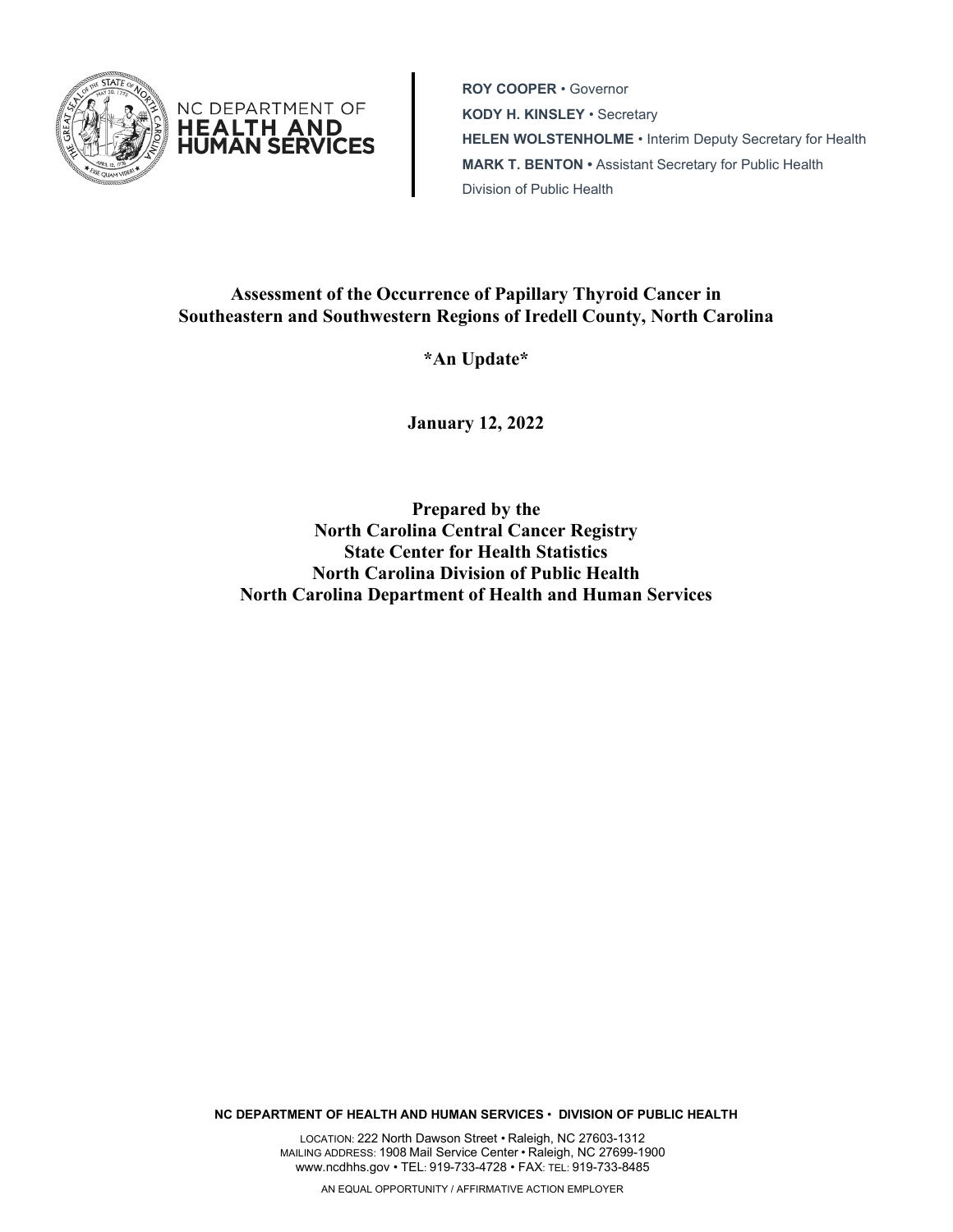#### **Summary of the Investigation**

In July 2021, the Iredell County Health Director requested North Carolina Central Cancer Registry (CCR) for an updated report on papillary thyroid cancer incidence in Iredell County and the two areas of concern. This report has been updated to include papillary thyroid cancer cases reported to the NCCCR as of October 2021, in Iredell County and the two sub-county regions, Southeastern and Southwestern Iredell, which are consistent with the two ZIP Codes (28115 & 28117). The CCR followed the Centers for Disease Control and Prevention (CDC) and Council of State and Territorial Epidemiologists (CSTE) 2013 guidelines<sup>1</sup> and CCR protocol to investigate the occurrence of thyroid cancer in the two ZIP Codes of concern.

To evaluate the occurrence of cancer in the concerned ZIP Codes of interest, Standardized Incidence Ratios (SIRs) were calculated to compare the number of observed cancer cases to what would be expected in the Southeastern and Southwestern Iredell, based on the cancer rates in North Carolina. The SIRs were calculated as the number of observed cases divided by the number of expected cases for the 25-year period (1995- 2019) and for four five-year time periods (2000-2004), (2005-2009), (2010-2014) and (2015-2019) with most recently available data. A 95 percent confidence interval (CI) was calculated for each SIR to determine statistical significance.

The 95 percent CI indicates that the "true" value of the SIR would be within the interval 95 percent of the time if this population was sampled 100 times. The CI is provided to illustrate how precise an estimate is; the wider the CI, the less precise the estimate and the more the estimate could vary. CI is calculated to indicate whether the SIR is statistically significant. For a statistically significant SIR, the upper and lower bound of the CI does not include 1.0.

Based on the SIR analyses, the number of observed thyroid cancer cases in Iredell County and in the Southeastern and Southwestern Iredell were statistically significantly greater than expected. This investigation cannot be used to determine the cause of the observed cancers or identify possible associations with any risk factors. Since the community has previously expressed concern about environmental hazards, these results will be shared with the Occupational and Environmental Epidemiology Branch (OEEB) for review and to advise on next steps.

## **Background**

In March 2018, the Iredell County Health Director requested North Carolina Central Cancer Registry (CCR) to assess the thyroid cancer incidence in Iredell County because the 5-year (2011-2015) age-adjusted incidence rates of thyroid cancers were statistically significantly greater than the state rates. Additional analyses were conducted by eight ZIP Codes in the county and found that most of the cases were diagnosed in the two ZIP Codes 28115 and 28117. Due to ongoing community concerns, a follow-up assessment was requested to determine whether the observed number of cancer cases was statistically significantly greater than expected in the specific ZIP Codes (28115 & 28117). In July 2021, the Iredell County Health Director requested that North Carolina Central Cancer Registry (CCR) provide an updated report on papillary thyroid cancer incidence in Iredell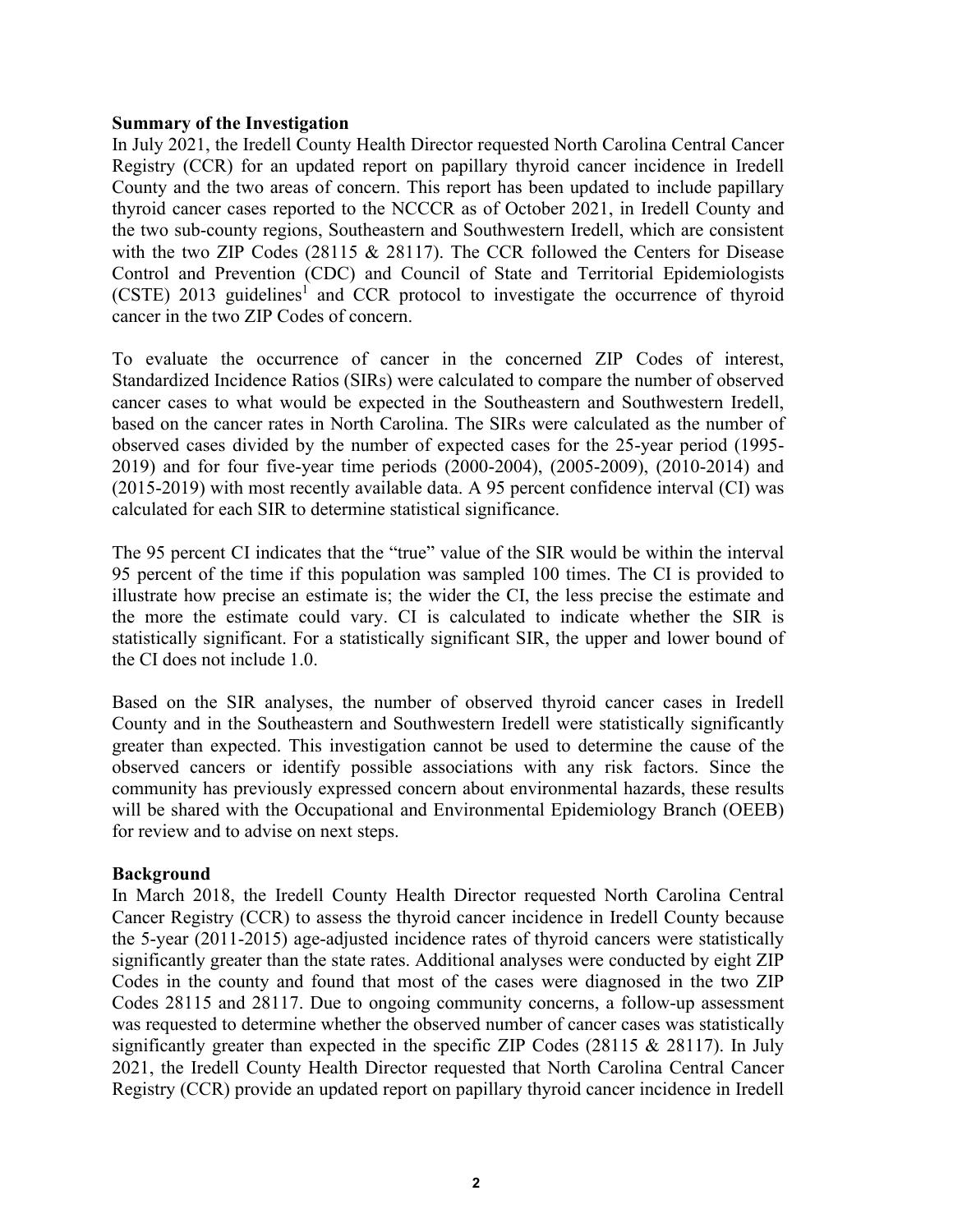County and the two ZIP Codes. This report has been updated to include papillary thyroid cancer cases reported to the NCCCR as of October 2021, in Iredell County and the two sub-county regions, Southeastern and Southwestern Iredell, which approximate these two ZIP Codes (28115 & 28117).

The Centers for Disease Control and Prevention (CDC) and Council of State and Territorial Epidemiologists (CSTE) define a cancer cluster as a greater than expected number of cancer cases that occurs within a group of people in a geographic area over a defined period of time<sup>1</sup>. For the assessment described here, CCR followed the CDC and CSTE 2013 Guidelines for Investigating Suspected Cancer Clusters and Responding to Community Concerns<sup>1</sup> to investigate the occurrence of cancer in this community.

The CDC and CSTE guidelines include four steps<sup>1</sup>. The first step is to collect information about the community's concerns. The second step, reported here, is to determine whether the observed number of cancer cases is statistically significantly greater than expected. It is important to note that the data and statistical analysis conducted at this step cannot determine if cancers observed in the community are associated with specific environmental, lifestyle, or other risk factors.

The guidelines also provide additional steps that can be followed when appropriate, based on the information gathered in the first and second steps. The third step is to evaluate the feasibility of performing an epidemiologic study to examine if exposure to a specific risk factor is associated with the suspected cancer cluster, and the fourth step is to conduct an epidemiologic study, if deemed feasible in step three. Many factors are considered in making the determination to progress to steps three or four. The CDC and CSTE guidelines state, "only a small fraction of cancer cluster inquiries might meet the statistical and etiological criteria to support a cluster investigation through all the steps outlined…."<sup>1</sup>

## **Methods**

This document outlines the results from step two of the CDC and CSTE guidelines, and only addresses the question, "is there a statistically significant excess of cancer in the area of concern?"

Data used for this investigation were based on cases diagnosed during (1995–2019) and reported to the North Carolina CCR as of October 2021 for patients whose residential address at the time of diagnosis was in Iredell County, North Carolina. Cases were selected based on diagnosis codes as reflected in the pathology and medical reports reported from the hospitals and facilities. Further, cases diagnosed out of the state and country but that may be receiving treatment in facilities in North Carolina were not included as they are not required to be reported to the CCR. All cancer diagnosis and first course of treatment information from hospitals and other facilities are reported to the CCR at least six months after the diagnosis. The reason for this is that N.C. General Statute 130A-209 requires facilities to report complete first course of treatment data and many cases have an extended period of first course of treatment. The patient may have surgery, followed by multiple courses of chemotherapy, followed by radiation therapy. In order to obtain complete and accurate data from the facilities, there is a lag time of at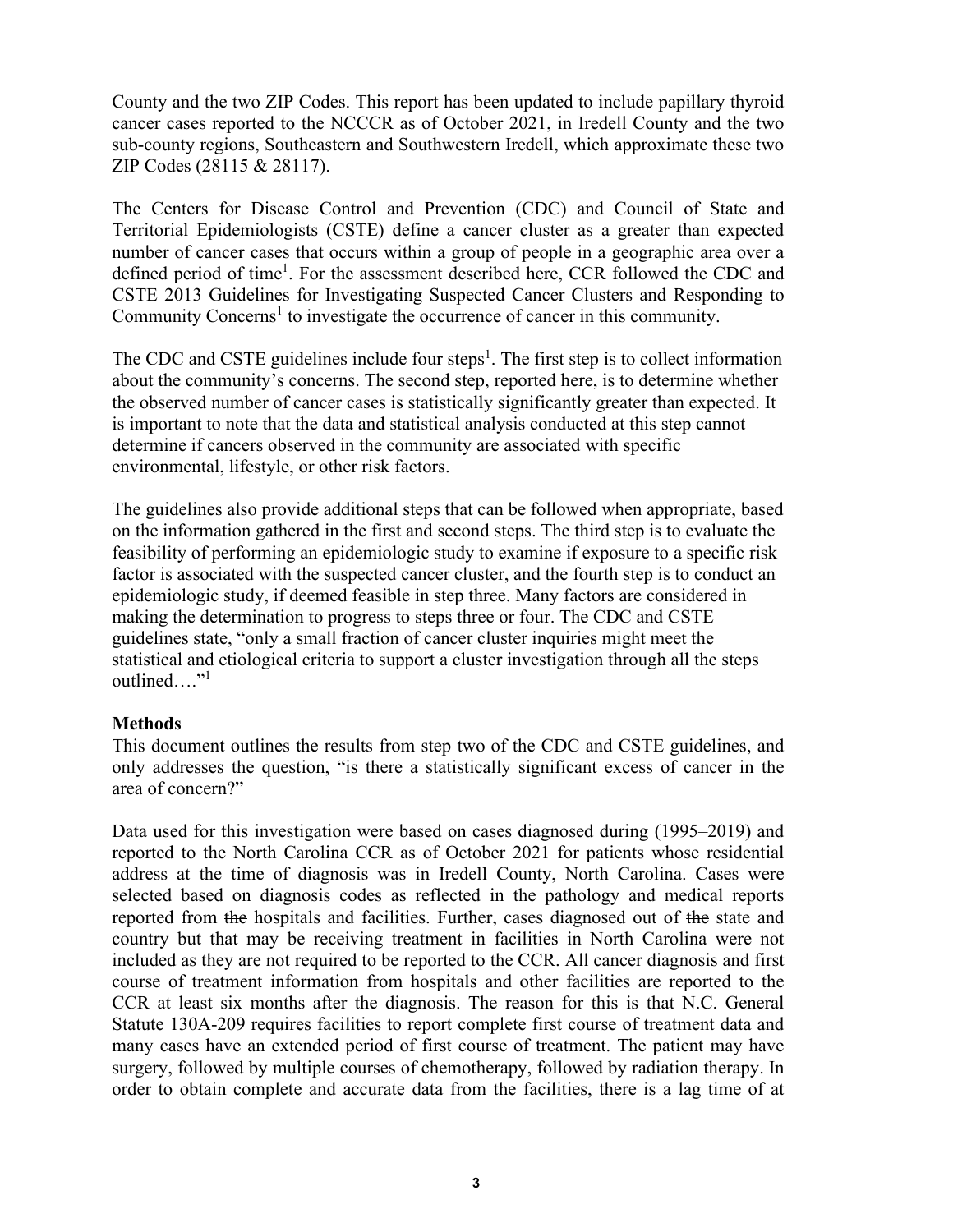least six months. For some cases, CCR receives multiple reports from different facilities, which are reviewed and consolidated on an ongoing basis. Hospitals and facilities continue to report cancer cases diagnosed in 2019, 2020, 2021 and prior years. Therefore, there may be cases diagnosed in 2019 that have not been reported and included in this report.

## **Selection Criteria**

Observed cases of papillary thyroid cancer selected for this investigation were diagnosed between 1995 and 2019 in Iredell County and specifically in ZIP codes 28115 and 28117 in North Carolina. In this investigation, the cancer cases were identified based on geocoding of the patients' residential address at the time of diagnosis, with additional address validation undertaken to maximize the number of addresses matched to street level or better. According to the International Classification of Diseases for Oncology, 3rd edition (ICD-O3), thyroid cancer is defined as primary site C739. This study only included papillary thyroid cancer with the histology codes listed below. *Papillary* – 8050, 8051, 8052, 8130, 8260, 8340, 8341, 8342, 8343, 8344, 8350, 8540.

- *Follicular*  8290, 8330, 8331, 8332, 8335, 8337.
- *Medullary*  8345, 8346, 8347, 8510.
- *Anaplastic*  8020, 8021, 8032.

# **Estimation of Expected Thyroid Cases**

To estimate the expected number of papillary thyroid cases for Iredell County and for ZIP Codes 28115 and 28117 in North Carolina, (1995 to 2019) and the four five-year time periods from (2000 to 2019), age-specific (in 10-year intervals) incidence rates for thyroid cancer were used. For Iredell County and the two ZIP codes, the denominator population of the study area was based on the U.S. 2000 and 2010 Census populations for each age group multiplied by the time-period of the study. Per CDC's recommendations, county and ZIP code level data were used to calculate Standard Incidence Ratios (SIR). To create regions for sub-county analysis, Iredell County census block group<sup>3</sup> areas (2010) were assigned to 4 regions (North, Central, Southwest, Southeast) for which the 2010 expected populations are as evenly distributed as possible among the regions. This ensures that cancer rates for each region are comparable as possible to other regions. In addition, other criteria were used to delineate the regions, including an attempt to approximate the ZIP code area boundary between 28117 and 28115 with the census block group boundaries. To achieve this objective, Iredell E911 address points were linked to the USPS ZIP+4 database<sup>5</sup> and assigned ZIP codes (linkage rate  $97\%$ ). The distribution of these address points was compared to ZIP code area boundaries for 28115 and 28117 drawn by data vendors. For various reasons vendor boundaries follow closely, but not perfectly, the distribution of the address points that were assigned 28115 or 28117 by USPS.

For the 25-year study, Census block groups were selected by an overlay of the study area boundary. The overlay results in 29 Census 2000 block groups and 44 Census 2010 block groups completely within or intersected by the study area boundary. For block groups that were intersected in this process, the proportion of their area within the study boundary was calculated relative to their original area. The number of people living in the area over the 25-year span, for partial block groups, was estimated by applying the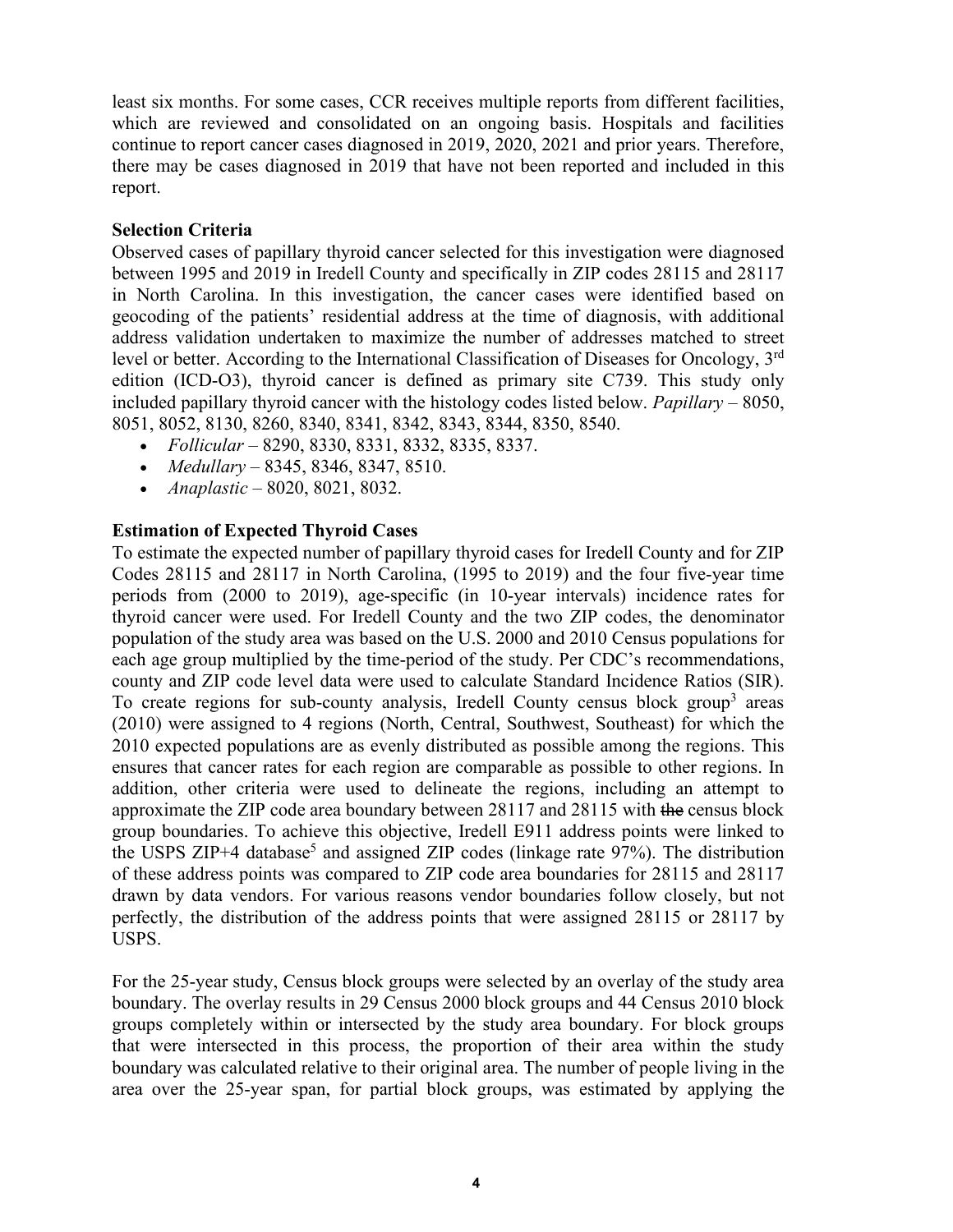proportion of the block group included in the study areas to the average number of people living in the block groups as reported by the 2000 and 2010 Censuses<sup>4</sup>. For block groups not intersected, whole cohorts were used to estimate expected population. Partial and whole cohorts were multiplied by 25 to generate expected population years.

For the (2000-2004) the estimated population was based on Census 2000 and for these time periods, (2005-2009), (2010-2014) and (2015-2019), the estimated population was based on Census 2010.

## **Statistical Analysis**

The SIRs and the  $95\%$  confidence intervals (CI) were calculated<sup>2</sup> to determine if a statistically significant excess of cancer existed in the area investigated, the number of observed cancer cases was compared to what would be expected for the area based on cancer rates in North Carolina. Characteristics such as race, sex, and age are closely related to cancer. To ensure that differences between the numbers of observed and expected cancer cases are not simply due to differences in these demographic characteristics, the expected numbers of cancer cases were calculated by multiplying the age, sex, and race-specific cancer incidence rates of North Carolina residents (reference population) by the number of people in the corresponding demographic groups in the investigation area.

The SIR is the number of observed cases compared to (divided by) the number of expected cases for each cancer type. An SIR greater than 1.00 indicates that the observed number of cases of a specific cancer type is higher than expected and a SIR less than 1.00 indicates that the observed number of cases of a specific cancer type is lower than expected.

The 95% CI indicates that the "true" value of the SIR would be within the interval 95 percent of the time if this population was sampled 100 times. The CI is provided to illustrate how precise an estimate is; the wider the CI, the less precise the estimate and the more the estimate could vary. CI is calculated to indicate whether the SIR is statistically significant, i.e., the upper and lower bound does not include the value of one.

Rarely, communities will have the same rate as the average state rate for a similar population; most will be higher or lower. Therefore, 95 percent confidence intervals (CI) were calculated for the SIRs to determine if the observed number of cases was statistically significantly different than expected. If a 95 percent CI (range) includes 1.00, no statistically significant excess (or reduction) of cancer is indicated. If a 95 percent CI does not contain 1.00, the SIR is outside the expected range and is statistically significant. When using a 95 percent CI, 5 percent of SIR values calculated is expected to be statistically significantly higher or lower than the state average due to chance alone.

In all cases, when results are described as significant or not significant, CCR is referring only to statistical significance, with the understanding that all cases of cancer have specific causes (most of the time the specific cause is unknown) and are personally significant to the individual, the family, and friends of the individuals who are affected.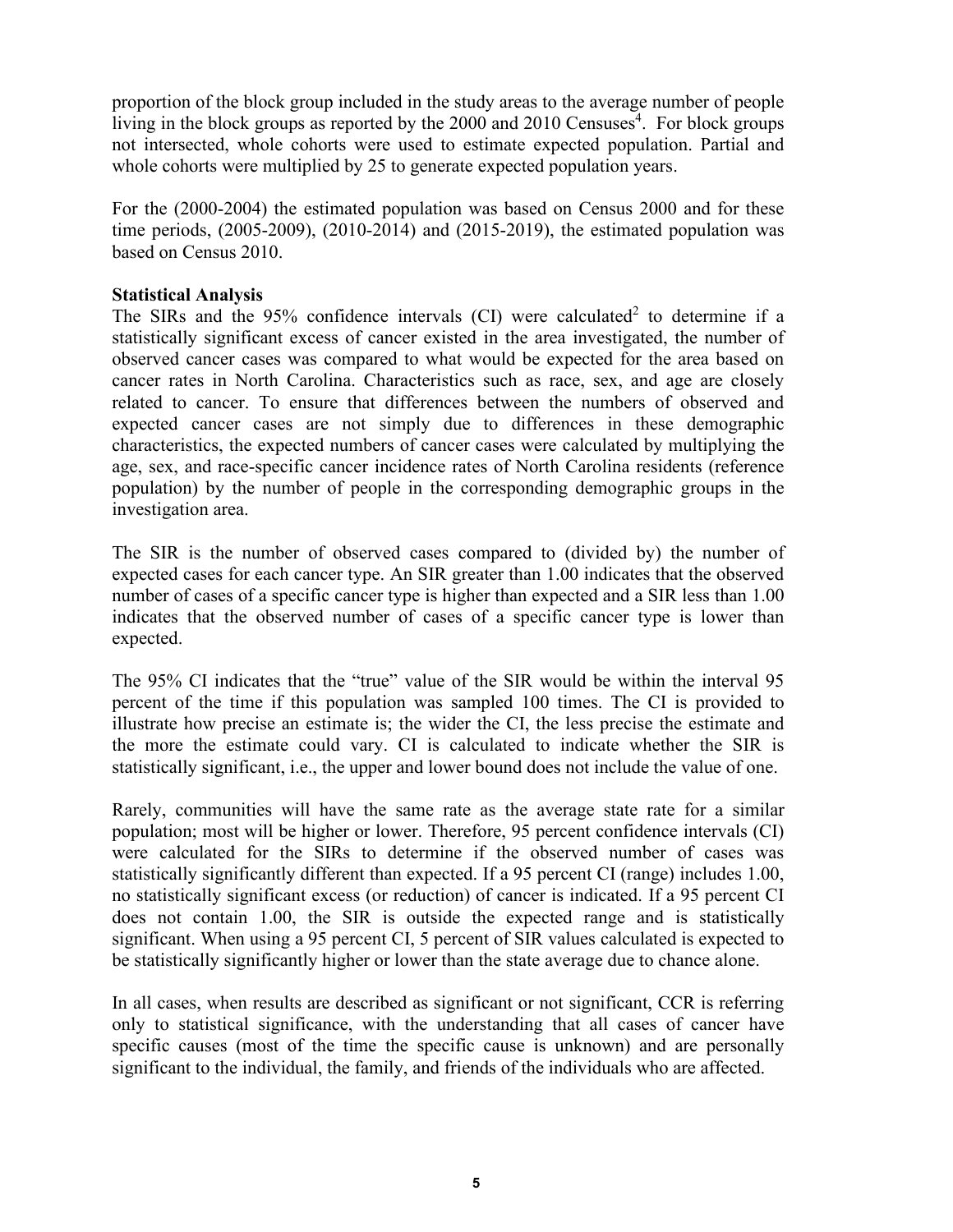# **Results**

During (1995-2019), there were 511 cases of papillary thyroid cancer diagnosed in Iredell County, 151 cases diagnosed in Southeastern Iredell, and 168 cases diagnosed in Southwestern Iredell (Table 1). From (2015-2019), there were 159 cases of papillary thyroid cancer diagnosed in Iredell County, 44 cases diagnosed in Southeastern Iredell, and 57 cases diagnosed in Southwestern Iredell (Table 2). From (2010-2014), there were 182 cases of papillary thyroid cancer diagnosed in Iredell County, 65 cases diagnosed in Southeastern Iredell, and 51 cases diagnosed in Southwestern Iredell (Table 3). During (2005-2009), there were 112 cases of papillary thyroid cancer diagnosed in Iredell County, 30 cases diagnosed in Southeastern Iredell, and 36 cases diagnosed in Southwestern Iredell (Table 4). From (2000-2004), there were 37 cases of papillary thyroid cancer diagnosed in Iredell County, 9 cases in Southeastern Iredell, and 10 cases diagnosed in Southwestern Iredell (Table 5).

| Table 1. Observed and Expected Papillary Thyroid Cases (1995 - 2019) |                 |                 |            |                 |
|----------------------------------------------------------------------|-----------------|-----------------|------------|-----------------|
|                                                                      | <b>Observed</b> | <b>Expected</b> | <b>SIR</b> | $95\%$ C.I.     |
| Southeastern Iredell                                                 | 151             | 68              | 2.2        | $(1.88 - 2.60)$ |
| Southwestern Iredell                                                 | 168             | 71              | 2.4        | $(2.02 - 2.75)$ |
| Iredell County                                                       | 511             | 317             | Lб         | $(1.48 - 1.76)$ |

| Table 2. Observed and Expected Papillary Thyroid Cases (2015 - 2019) |                 |                 |            |                 |
|----------------------------------------------------------------------|-----------------|-----------------|------------|-----------------|
|                                                                      | <b>Observed</b> | <b>Expected</b> | <b>SIR</b> | 95% C.I.        |
| Southeastern Iredell                                                 | 44              | 23              | 1.9        | $(1.39 - 2.57)$ |
| Southwestern Iredell                                                 |                 | 23              | 2.5        | $(1.88 - 3.21)$ |
| Iredell County                                                       | 159             |                 |            | $1.45 - 2.00$   |

| Table 5. Observed and Expected Papillary Thyroid Cases (2010 - 2014) |                 |                 |            |                 |
|----------------------------------------------------------------------|-----------------|-----------------|------------|-----------------|
|                                                                      | <b>Observed</b> | <b>Expected</b> | <b>SIR</b> | 95% C.I.        |
| Southeastern Iredell                                                 | 65              | 24              | 2.7        | $(2.09 - 3.45)$ |
| Southwestern Iredell                                                 | 51              | 25              | 2.0        | $(1.52 - 2.68)$ |
| Iredell County                                                       | 182             | 98              | 1.9        | $(1.60 - 2.15)$ |
|                                                                      |                 |                 |            |                 |

| Table 4. Observed and Expected Papillary Thyroid Cases (2005 - 2009) |                 |                 |      |                 |
|----------------------------------------------------------------------|-----------------|-----------------|------|-----------------|
|                                                                      | <b>Observed</b> | <b>Expected</b> | SIR. | 95% C.I.        |
| Southeastern Iredell                                                 | 30              | 19              | 1.6  | $(1.07 - 2.25)$ |
| Southwestern Iredell                                                 | 36              | 20              | 1.8  | $(1.26 - 2.49)$ |
| Iredell County                                                       | 112             | 79              | 1.4  | $(1.17-1.71)$   |
|                                                                      |                 |                 |      |                 |
| Table 3. Observed and Expected Papillary Thyroid Cases (2000 - 2004) |                 |                 |      |                 |

| Table 5. Observed and Expected Fabiliary Thyroid Cases (2000 - 2004) |                 |                 |            |                 |
|----------------------------------------------------------------------|-----------------|-----------------|------------|-----------------|
|                                                                      | <b>Observed</b> | <b>Expected</b> | <b>SIR</b> | $95\%$ C.I.     |
| Southeastern Iredell                                                 |                 |                 |            | $(0.69 - 2.85)$ |
| Southwestern Iredell                                                 | 10              |                 | 1.4        | $(0.69 - 2.63)$ |
| Iredell County                                                       | 37              | 30              |            | $(0.81 - 1.59)$ |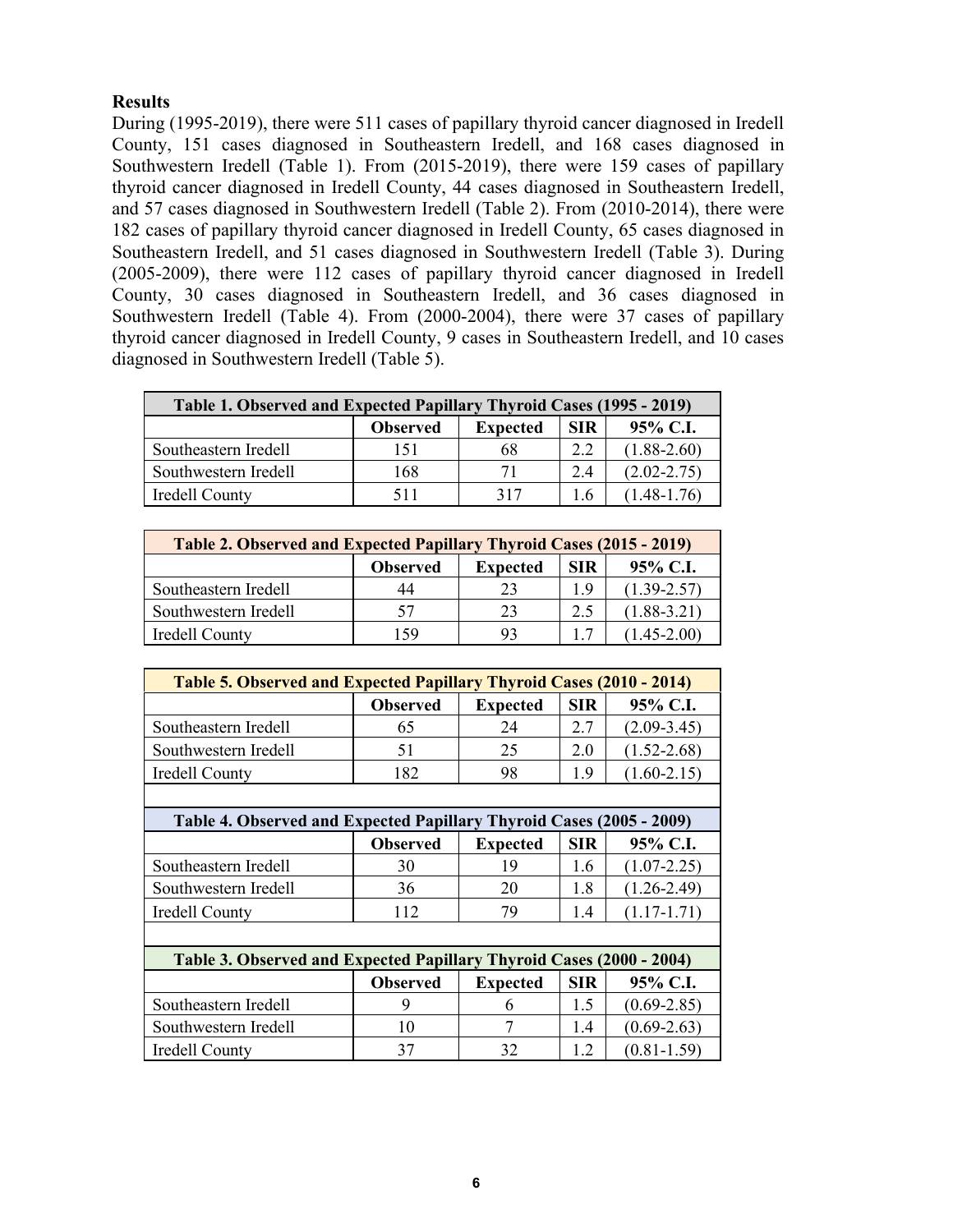The SIRs for each study area and time-period were greater than one, indicating that the incidence of papillary thyroid cancer between (1995-2019) and in each study area and time-period were higher than expected. The observed number of cases for Iredell County for the 25-year period was 1.6 times the expected number of cases. The observed number of cases was 1.7 times the expected during the (2015-2019) time-period. For (2010- 2014), the observed number of cases for Iredell County was 1.9 times the expected number of cases. For (2005-2009) and (2000-2004), the observed number of cases for Iredell County was 1.4 times and 1.2 times the expected number of cases respectively. The observed number of cases in Southeastern Iredell and Southwestern Iredell was more than double the number of expected cases during (1995-2019). For (2015-2019), the observed number of cases in Southeastern Iredell was almost 2 times the expected number of cases and in Southwestern Iredell the observed number of cases were more than double the number of expected cases. During (2010-2014), the observed number of cases in Southeastern Iredell was more than double the number of expected cases and the observed number of cases in Southwestern Iredell was two times the number of expected cases. For (2005-2009), the observed number of cases in Southeastern Iredell was 1.6 times the expected number of cases and in Southwestern Iredell, it was 1.8 times the expected number. For (2000-2004), the observed number of cases in Southeastern Iredell was 1.5 times the expected number of cases and in Southwestern Iredell, it was 1.4 times the expected number of cases. The confidence intervals confirmed that the observed number of cases for papillary thyroid cancer were significantly higher than the expected number of cases for each study area as the lower bound of each confidence interval was greater than one for all time periods except (2000-2004).

#### **Discussion**

Consistent with the second step of the CDC and CSTE guidelines for investigating suspected cancer clusters, the primary purpose of this step assessment was to determine whether the observed number of cases is statistically significantly greater than expected<sup>1</sup>. It is not intended to determine the cause of the observed cancers or identify possible associations with any risk factors.

The assessment step in a cancer cluster investigation has several inherent limitations, and results should be interpreted with these limitations in mind. Cancer is not a single disease, but rather many different diseases. Different types of cancers vary in etiologies (causes or origins) and may not share the same predisposing factors. Cancers may be associated with a variety of factors such as genetics, lifestyle, and socioeconomic status. Because cancer is common, cases might appear to occur with alarming frequencies within a community even when the number of cases is within the expected rate for the population.

One of the major limitations of this study is that the CCR does not have individuals' histories of residential addresses or occupations during the relevant exposure period for papillary thyroid cancer. As people move, it becomes more difficult to determine whether living in the area of investigation is associated with an excess of cancers, because residential history is not tracked. Therefore, cases are not included in this investigation if the individuals had previously lived in these areas but not at the time of diagnosis. Further, latency (the time period elapsed between exposure and the onset of illness) adds to the complexity of this step in the investigation. Thyroid cancer rates have been increasing statewide, nationally, and globally over recent decades.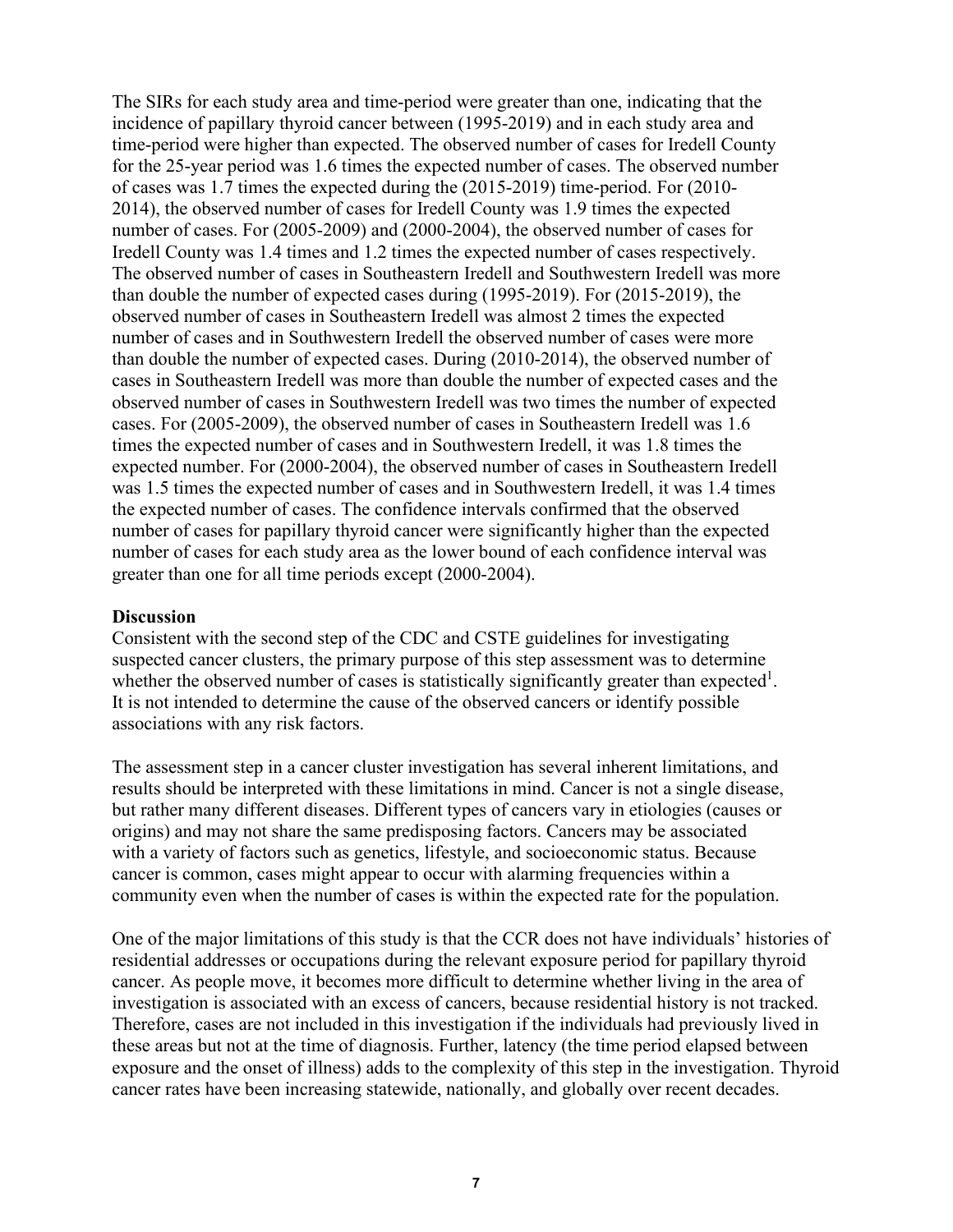During 2011–2015, thyroid cancer was the 13th most commonly diagnosed cancer in the United States and the 14th most commonly diagnosed cancer in North Carolina. According to the American Cancer Society, some of this overall increase may be attributed to more frequent use of thyroid ultrasound during thyroid cancer screenings and higher detection rates. Ultrasound screening can detect smaller thyroid nodules than other technologies have been able to in the past. Recent international studies have suggested that some of these newly found, very small thyroid cancers (known as micro-papillary thyroid cancers) may not need immediate treatment, but instead can be safely observed. Ongoing clinical trials in the US are now looking to confirm the results of these international studies. For most adult cancers, a period of over 10 years can elapse between the beginning of an exposure to a cancer-causing agent and the development of a clinically diagnosable case of cancer. Another limitation is that all cases diagnosed in 2019 may not be included due to the lag time in reporting. These cases are included in this assessment, but their relevant exposure window might have occurred before moving to the area. It is also possible that new people have moved into the area and then were diagnosed with cancer (they may already have developed cancer but not presented clinically until moving to Iredell County); these cases are included in this assessment. Lastly, the strongest limitation of this analyses is that the population of the study area is not available on a yearly basis. The population is based on the 2000 and 2010 Census for the 25-year study, and on the 2010 Census for the 5-year study. The estimation of expected cases is based on the assumption that the population is static over 25 years. Therefore, since the population has changed over time, the results from this investigation should be used with caution.

## **Conclusions**

The standard incidence ratios were estimated for papillary thyroid cancer to investigate whether the incidence of this cancer was unusually high in each study area between (1995-2019) and for five-year time periods between (2000-2019). The result of the analysis found greater than expected numbers of thyroid cases in Southeastern and Southwestern Iredell County during the time periods included in this report.

This report is an update of the <u>Iredell County thyroid cancer investigation report</u> previously published in 2019. Since the community has previously expressed concern about environmental hazards, these results will be shared with the Occupational and Environmental Epidemiology Branch (OEEB) for review and to advise on next steps.

## **References**

- 1. Centers for Disease Control and Prevention, Investigating Suspected Cancer Clusters and Responding to Community Concerns. MMWR, 2013. 62: p. 22.
- 2. Standardized Incidence Ratio and Confidence Limits. The National Cancer Institute: Surveillance, Epidemiology and End Results. URL: [http://seer.cancer.gov/seerstat/WebHelp/Standardized\\_Incidence\\_Ratio\\_and\\_Conf](http://seer.cancer.gov/seerstat/WebHelp/Standardized_Incidence_Ratio_and_Confidence_Limits.htm) [idence\\_Limits.htm.](http://seer.cancer.gov/seerstat/WebHelp/Standardized_Incidence_Ratio_and_Confidence_Limits.htm)
- 3. United States Census Bureau, 2018. Geographic Areas Reference Manual. Available online at: https://www.census.gov/geo/reference/garm.html
- 4. United States Department of Commerce. Bureau of the Census. Census of Population and Housing, 2010 [United States]: Summary File 1.